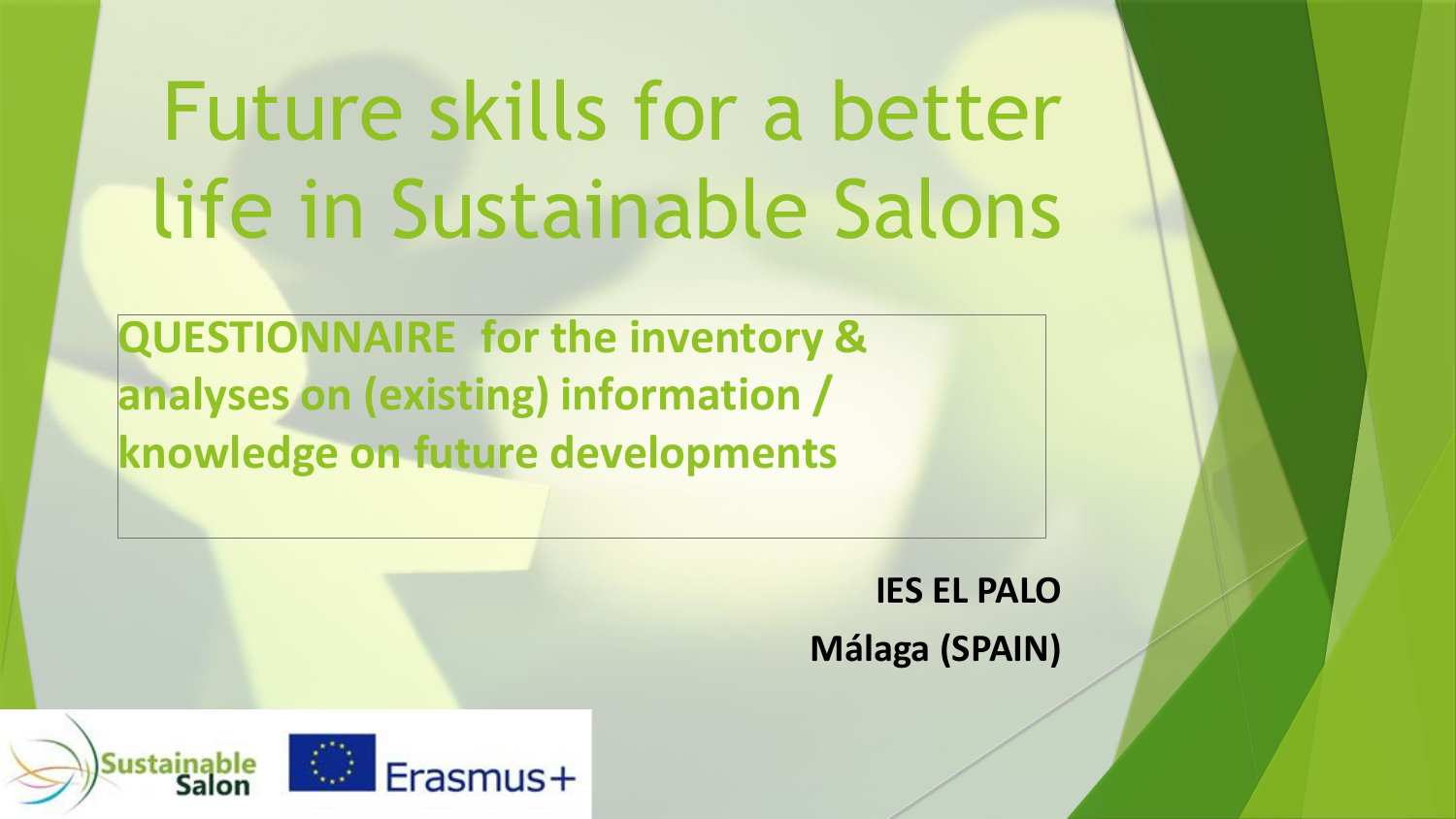### Why a questionnaire?

#### *A prudent question is one-half of wisdom.*



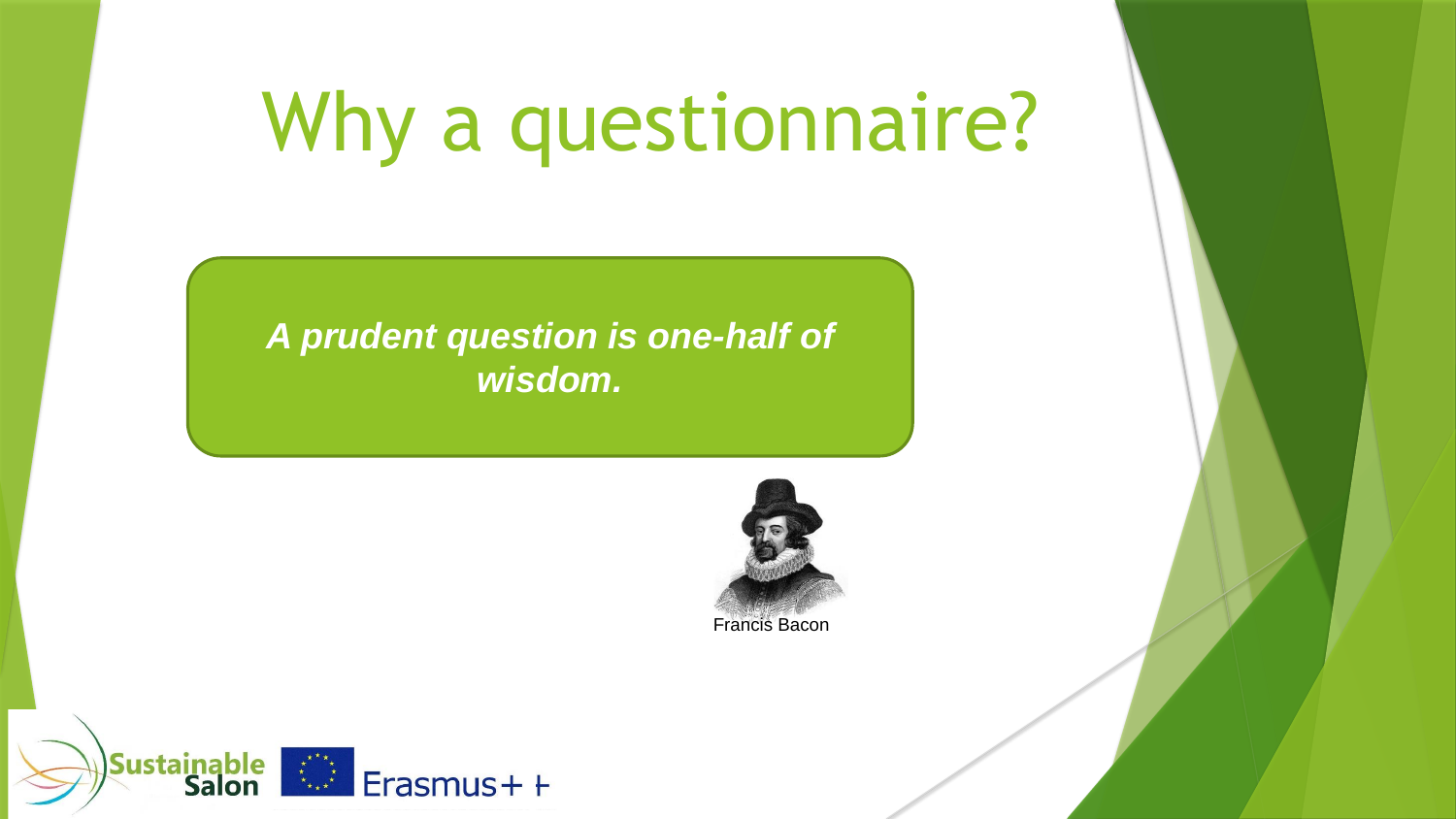### What are we searching?

**Existing information / knowledge on the hair and beauty sector about:**

- **Evolution of the sector in the last quinquenium.**
- **New trends and profiles to adapt to customer´s demands and to successful managment.**
- **Existing courses and programs to improve professional qualifications.**

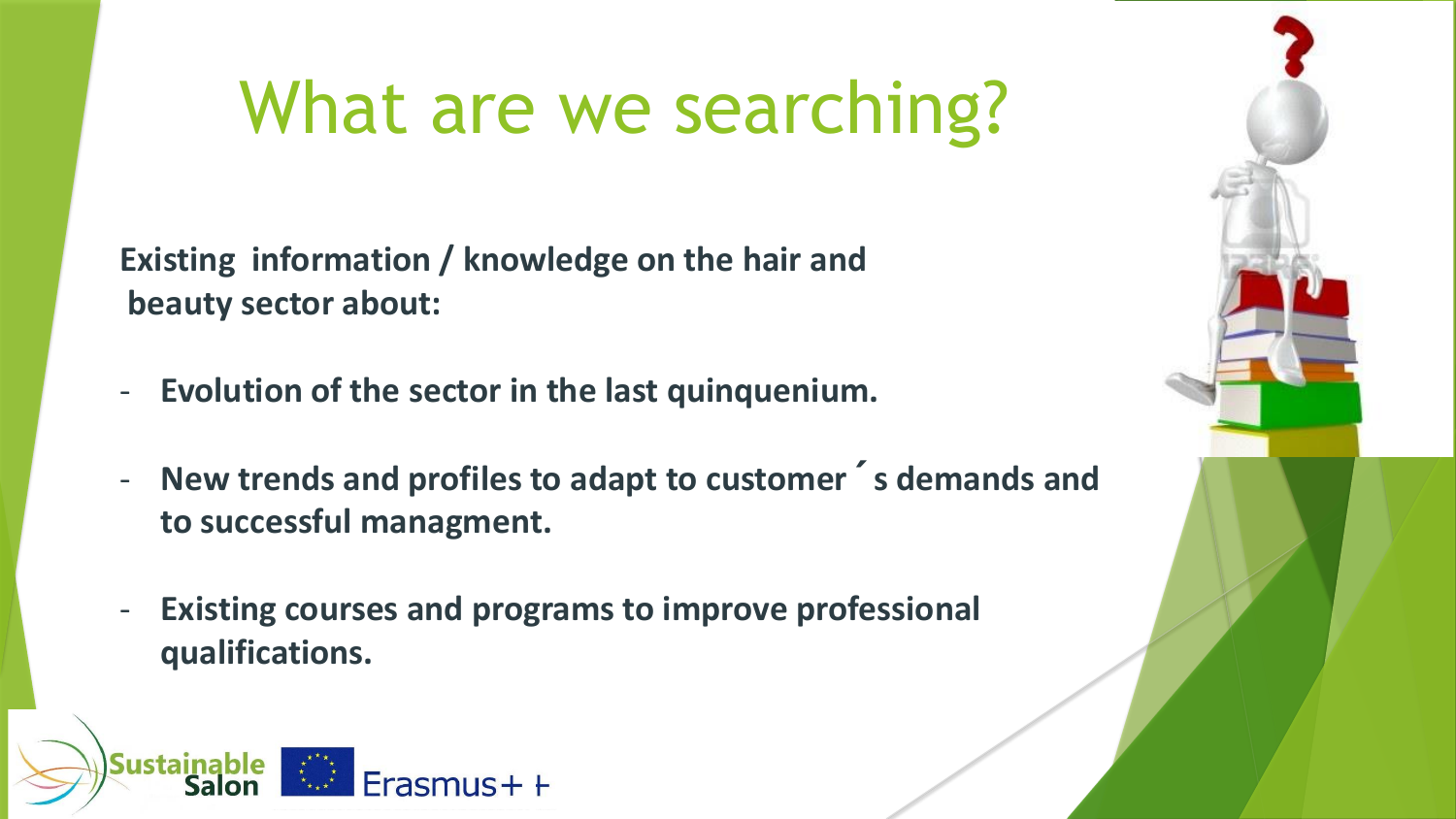### Background

Eurofound 2016 report about «Representativeness of the European social partner organisations: Personal services–hair and beauty sector», stated the following

conclussions:

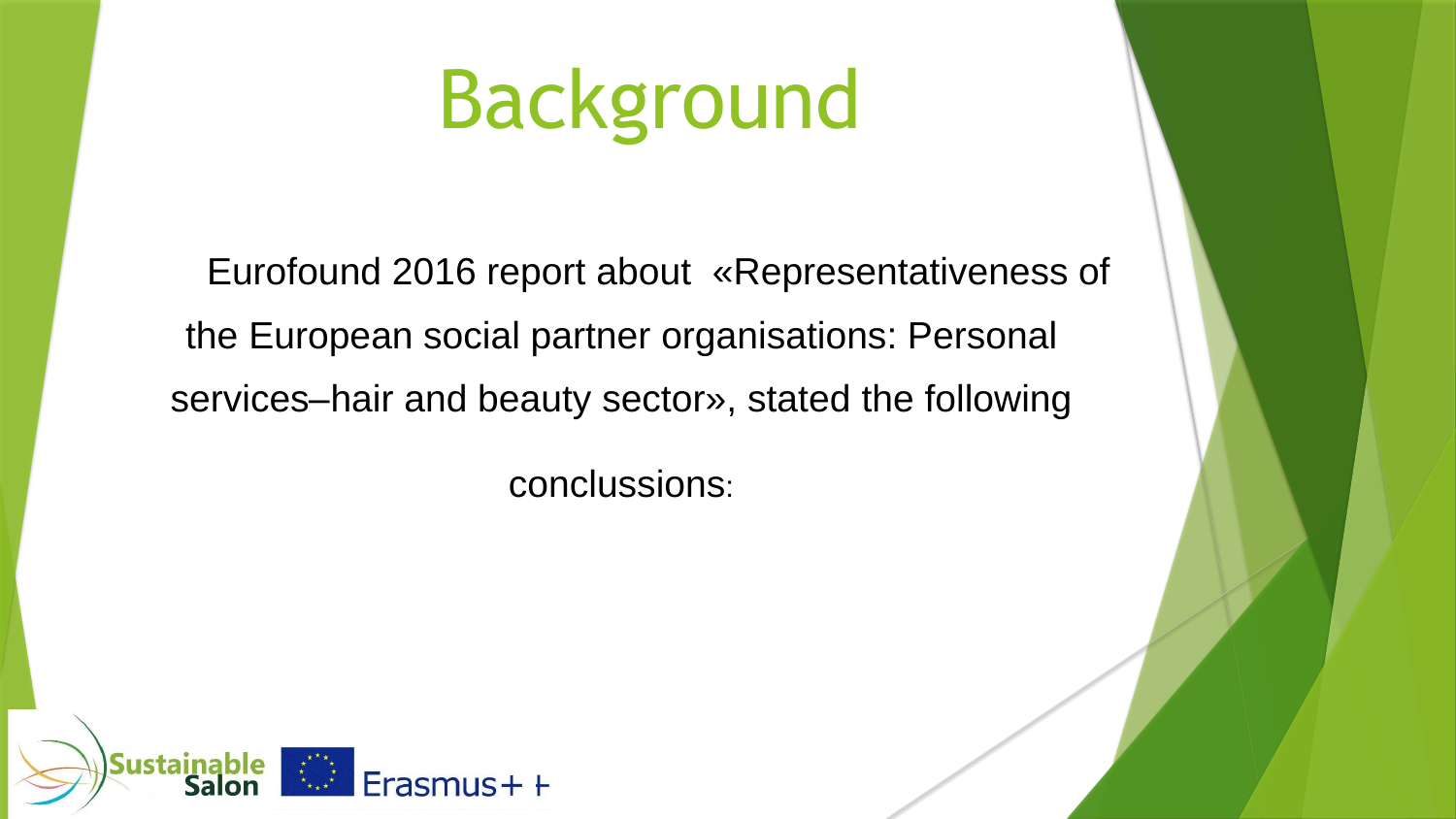### **Conclussions**

- The European personal services–hair and beauty sector, employs more than one million workers.
- Micro-enterprises and self-employed hairdressers without employees, lead a sector broken up into a large number of small units.
- **Self-employed enterprises usually also lack managerial skills as well as marketing capacities** (Eurofound,2014).
- **The use of information technologies for customer relations**  have become increasingly important (Eurofound 2016).

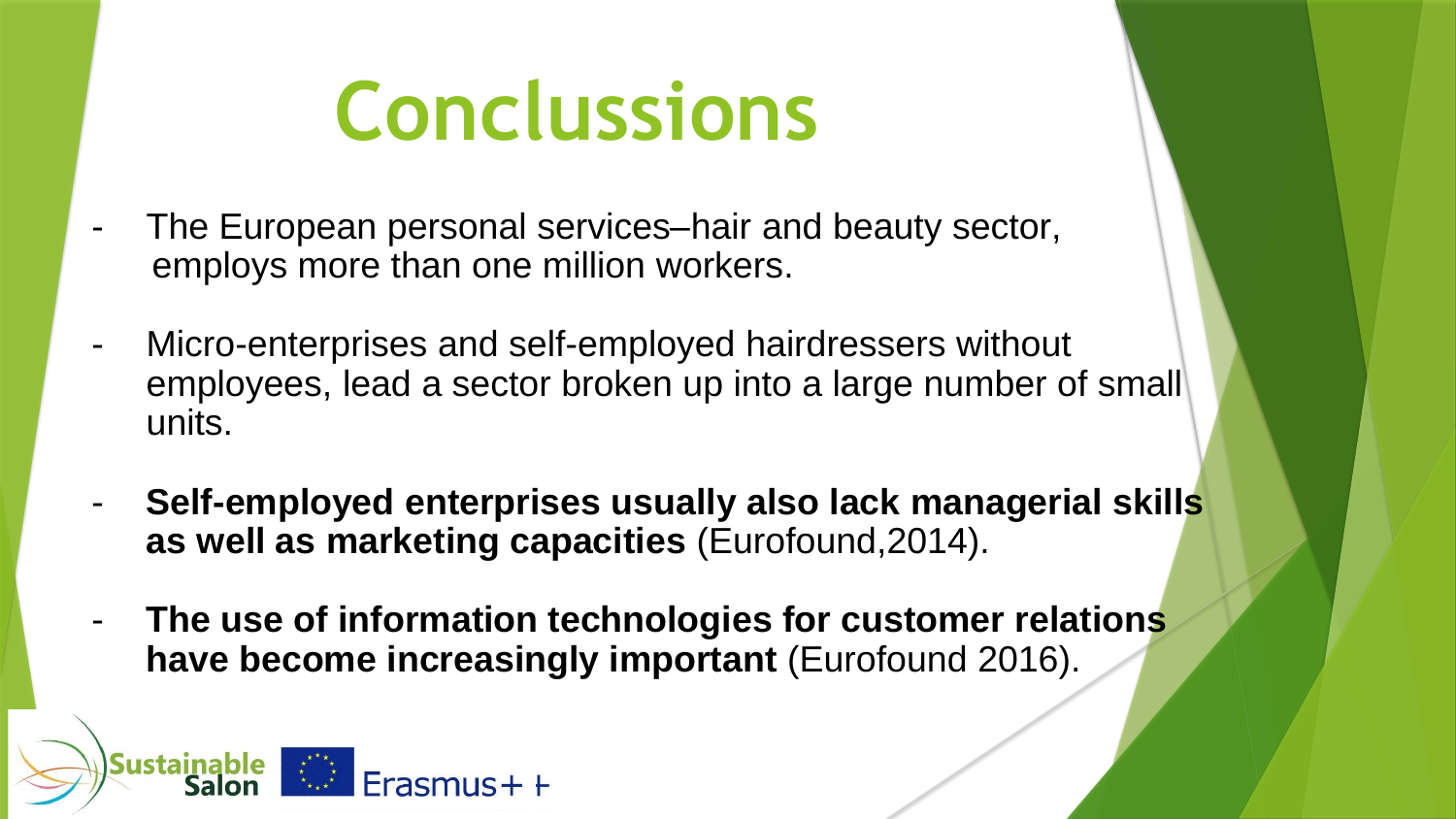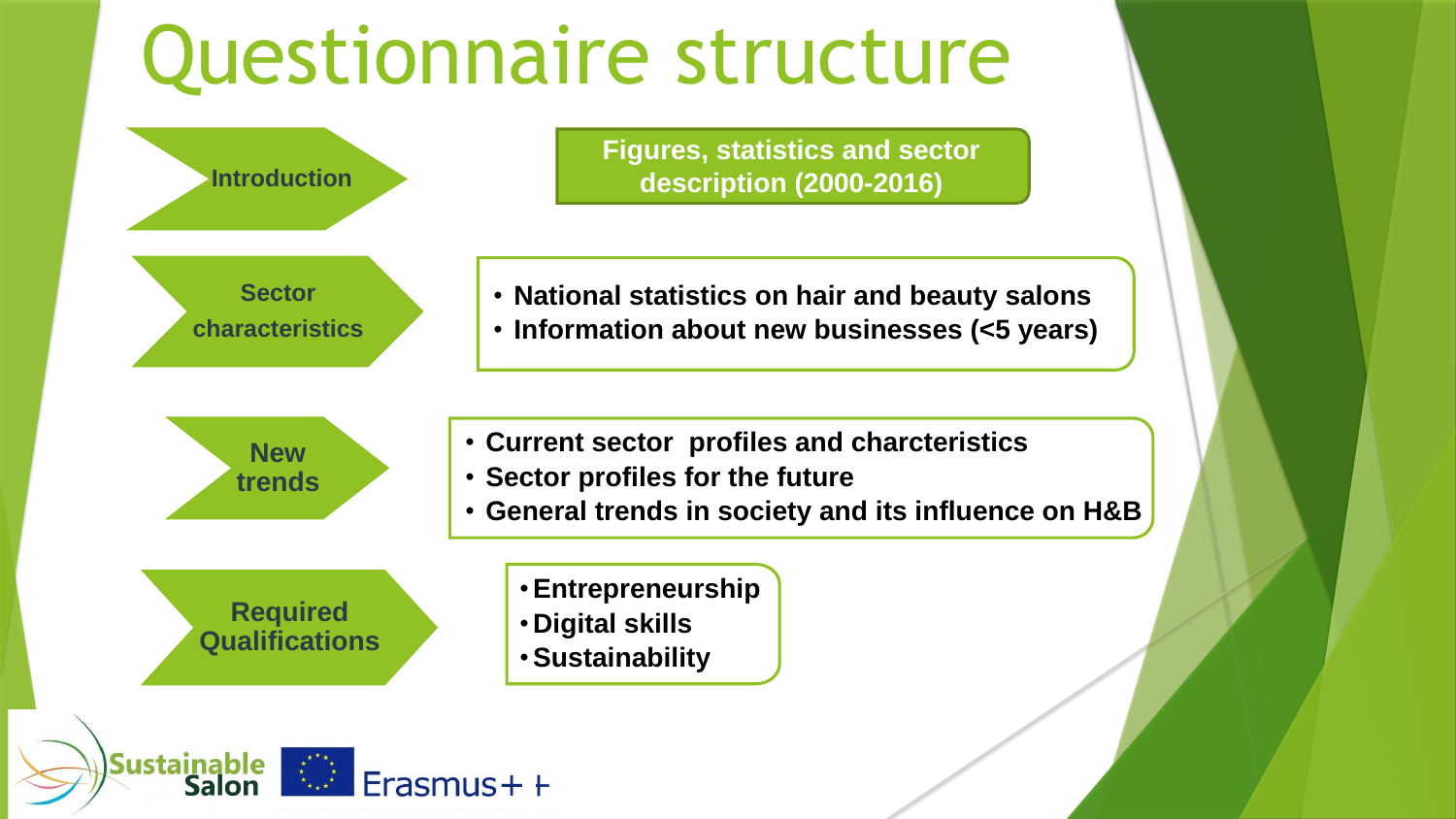# Entrepreneurship **Entrepreneurship**

• **Demands in the sector**

• **Courses**

**tools**

Sustainable<br>Salon

**and training** 

Erasmus++

# **Digitalisation**

• **Demands in the sector**

• **Courses and training tools**

**Sustainability**Sustainability

- Demands
- · Good practices.
- **Certifications**
- **Supplier's** attitude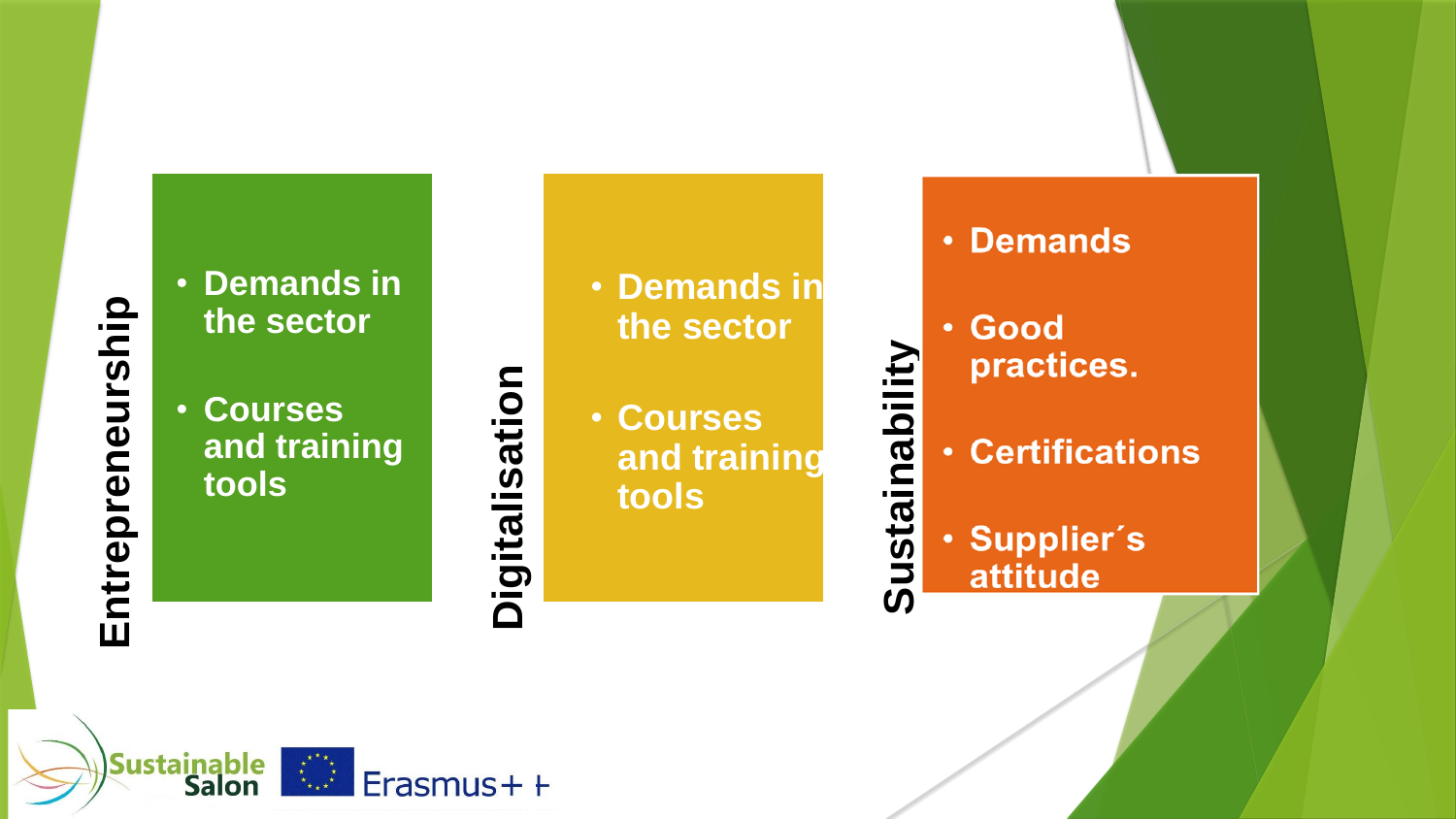### Some remarks:

- **It is often difficult to find precise quantitative data**. Eurostat only provides employment data for the entire 'Other personal service activities which includes the washing and cleaning of textile and fur products, funeral activities, physical wellbeing activities and other smaller personal activities sector according to NACE 96, of which 'Hairdressing and other beauty treatment according to the NACE class 96.02 forms only a relatively small part.
- **The questionnaire is mainly focus in hair and nails due to its influence on sustainability and H&S.**
- **Every time we refer to "Sector or industry" we mean hair and beauty.**
- **Don´t forget to mention your sources**